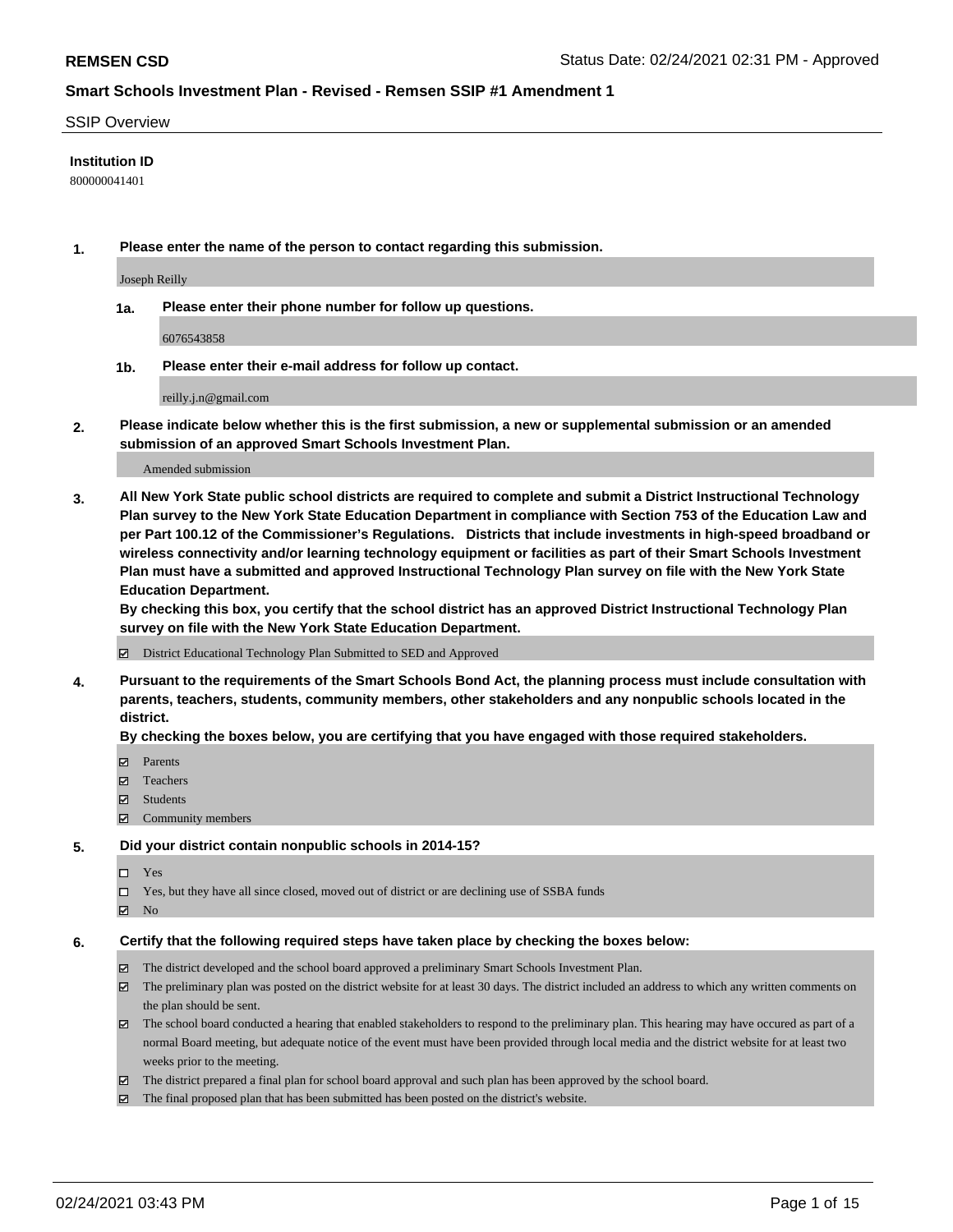SSIP Overview

**6a. Please upload the proposed Smart Schools Investment Plan (SSIP) that was posted on the district's website, along with any supporting materials. Note that this should be different than your recently submitted Educational Technology Survey. The Final SSIP, as approved by the School Board, should also be posted on the website and remain there during the course of the projects contained therein.**

Remsen Smart Schools Presentation Revised 2.pdf

**6b. Enter the webpage address where the final Smart Schools Investment Plan is posted. The Plan should remain posted for the life of the included projects.**

www.remsencsd.org/page/1342

**7. Please enter an estimate of the total number of students and staff that will benefit from this Smart Schools Investment Plan based on the cumulative projects submitted to date.**

489

**8. An LEA/School District may partner with one or more other LEA/School Districts to form a consortium to pool Smart Schools Bond Act funds for a project that meets all other Smart School Bond Act requirements. Each school district participating in the consortium will need to file an approved Smart Schools Investment Plan for the project and submit a signed Memorandum of Understanding that sets forth the details of the consortium including the roles of each respective district.**

 $\Box$  The district plans to participate in a consortium to partner with other school district(s) to implement a Smart Schools project.

### **9. Please enter the name and 6-digit SED Code for each LEA/School District participating in the Consortium.**

| Partner LEA/District | ISED BEDS Code |
|----------------------|----------------|
| (No Response)        | (No Response)  |

### **10. Please upload a signed Memorandum of Understanding with all of the participating Consortium partners.**

(No Response)

**11. Your district's Smart Schools Bond Act Allocation is:**

\$601,180

#### **12. Final 2014-15 BEDS Enrollment to calculate Nonpublic Sharing Requirement**

|            | Public Enrollment | Nonpublic Enrollment | Total Enrollment | I Nonpublic Percentage |
|------------|-------------------|----------------------|------------------|------------------------|
| Enrollment | 110<br>4 I Z      |                      | 412.00           | 0.00                   |

**13. This table compares each category budget total, as entered in that category's page, to the total expenditures listed in the category's expenditure table. Any discrepancies between the two must be resolved before submission.**

|                                          | Sub-Allocations | <b>Expenditure Totals</b> | <b>Difference</b> |
|------------------------------------------|-----------------|---------------------------|-------------------|
| <b>School Connectivity</b>               | 0.00            | 0.00                      | 0.00              |
| Connectivity Projects for<br>Communities | 0.00            | 0.00                      | 0.00              |
| Classroom Technology                     | 28,854.00       | 28,854.00                 | 0.00              |
| Pre-Kindergarten Classrooms              | 0.00            | 0.00                      | 0.00              |
| Replace Transportable<br>Classrooms      | 0.00            | 0.00                      | 0.00              |
| <b>High-Tech Security Features</b>       | $-28,869.93$    | $-28,869.93$              | 0.00              |
| Nonpublic Loan                           | 0.00            | 0.00                      | 0.00              |
| Totals:                                  |                 |                           |                   |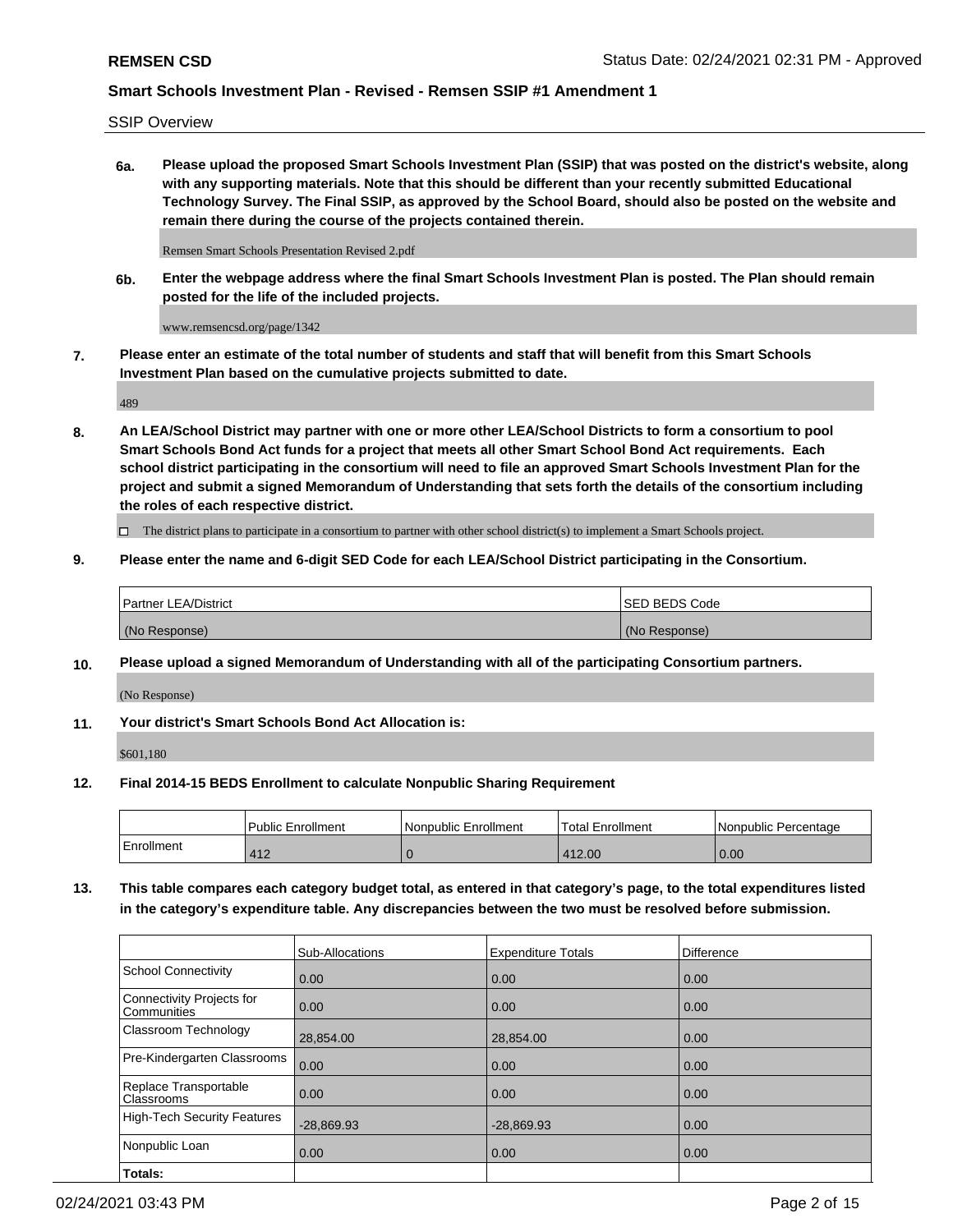SSIP Overview

| Sub-<br>-Allocations | Totals<br>l Expenditure | <b>Difference</b> |
|----------------------|-------------------------|-------------------|
| $-16$<br>___         | $-16$                   | 0                 |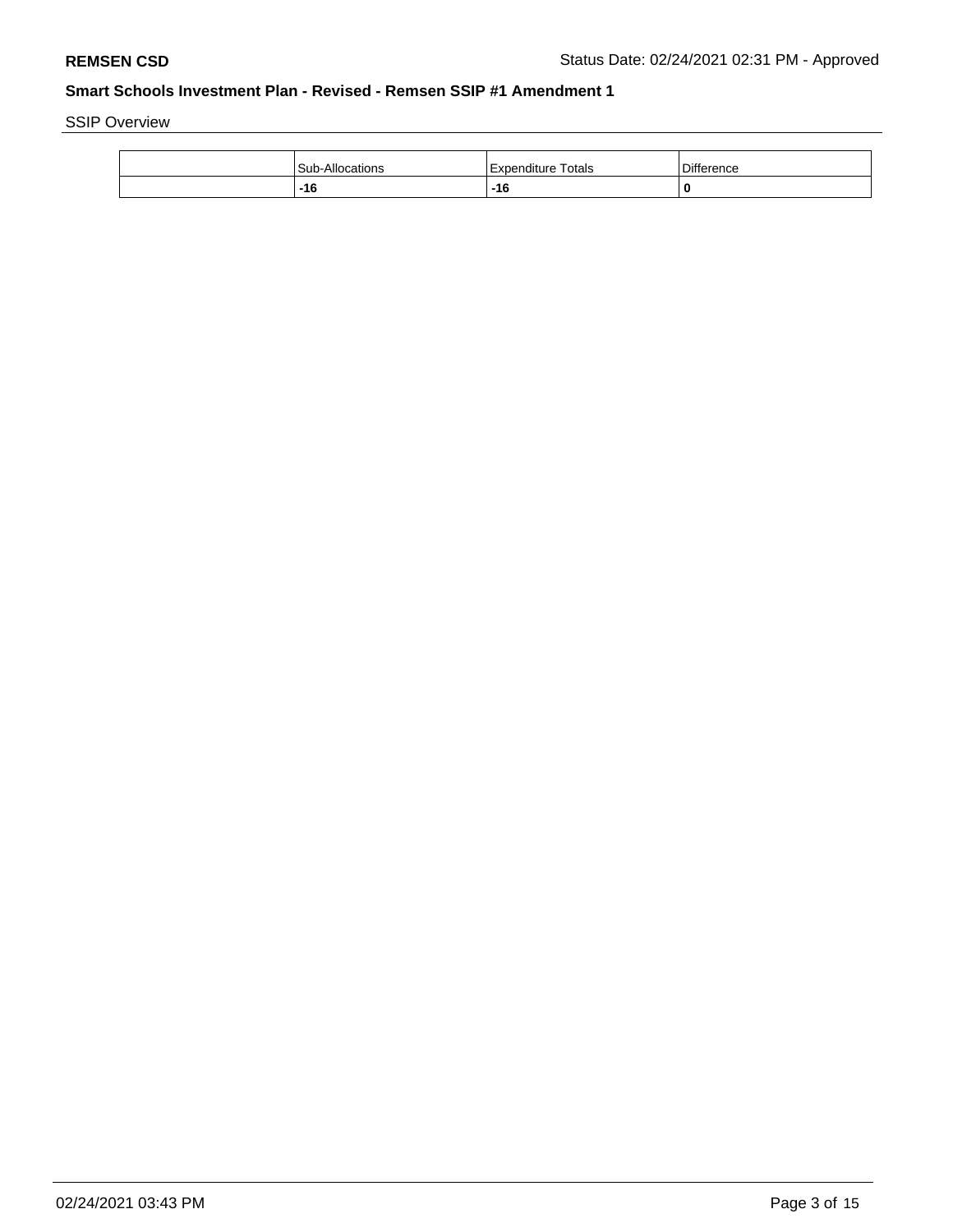School Connectivity

- **1. In order for students and faculty to receive the maximum benefit from the technology made available under the Smart Schools Bond Act, their school buildings must possess sufficient connectivity infrastructure to ensure that devices can be used during the school day. Smart Schools Investment Plans must demonstrate that:**
	- **• sufficient infrastructure that meets the Federal Communications Commission's 100 Mbps per 1,000 students standard currently exists in the buildings where new devices will be deployed, or**
	- **• is a planned use of a portion of Smart Schools Bond Act funds, or**
	- **• is under development through another funding source.**

**Smart Schools Bond Act funds used for technology infrastructure or classroom technology investments must increase the number of school buildings that meet or exceed the minimum speed standard of 100 Mbps per 1,000 students and staff within 12 months. This standard may be met on either a contracted 24/7 firm service or a "burstable" capability. If the standard is met under the burstable criteria, it must be:**

**1. Specifically codified in a service contract with a provider, and**

**2. Guaranteed to be available to all students and devices as needed, particularly during periods of high demand, such as computer-based testing (CBT) periods.**

**Please describe how your district already meets or is planning to meet this standard within 12 months of plan submission.**

(No Response)

**1a. If a district believes that it will be impossible to meet this standard within 12 months, it may apply for a waiver of this requirement, as described on the Smart Schools website. The waiver must be filed and approved by SED prior to submitting this survey.**

 $\Box$  By checking this box, you are certifying that the school district has an approved waiver of this requirement on file with the New York State Education Department.

**2. Connectivity Speed Calculator (Required). If the district currently meets the required speed, enter "Currently Met" in the last box: Expected Date When Required Speed Will be Met.**

|                  | l Number of     | Required Speed | Current Speed in | Expected Speed  | Expected Date                           |
|------------------|-----------------|----------------|------------------|-----------------|-----------------------------------------|
|                  | <b>Students</b> | In Mbps        | l Mbps           | to be Attained  | When Required                           |
|                  |                 |                |                  |                 | l Within 12 Months ISpeed Will be Met l |
| Calculated Speed | (No Response)   | 0.00           | (No Response)    | l (No Response) | l (No Response)                         |

**3. Describe how you intend to use Smart Schools Bond Act funds for high-speed broadband and/or wireless connectivity projects in school buildings.**

(No Response)

**4. Describe the linkage between the district's District Instructional Technology Plan and how the proposed projects will improve teaching and learning. (There should be a link between your response to this question and your responses to Question 1 in Section IV - NYSED Initiatives Alignment: "Explain how the district use of instructional technology will serve as a part of a comprehensive and sustained effort to support rigorous academic standards attainment and performance improvement for students."** 

**Your answer should also align with your answers to the questions in Section II - Strategic Technology Planning and the associated Action Steps in Section III - Action Plan.)**

(No Response)

**5. If the district wishes to have students and staff access the Internet from wireless devices within the school building, or in close proximity to it, it must first ensure that it has a robust Wi-Fi network in place that has sufficient bandwidth to meet user demand.**

**Please describe how you have quantified this demand and how you plan to meet this demand.**

(No Response)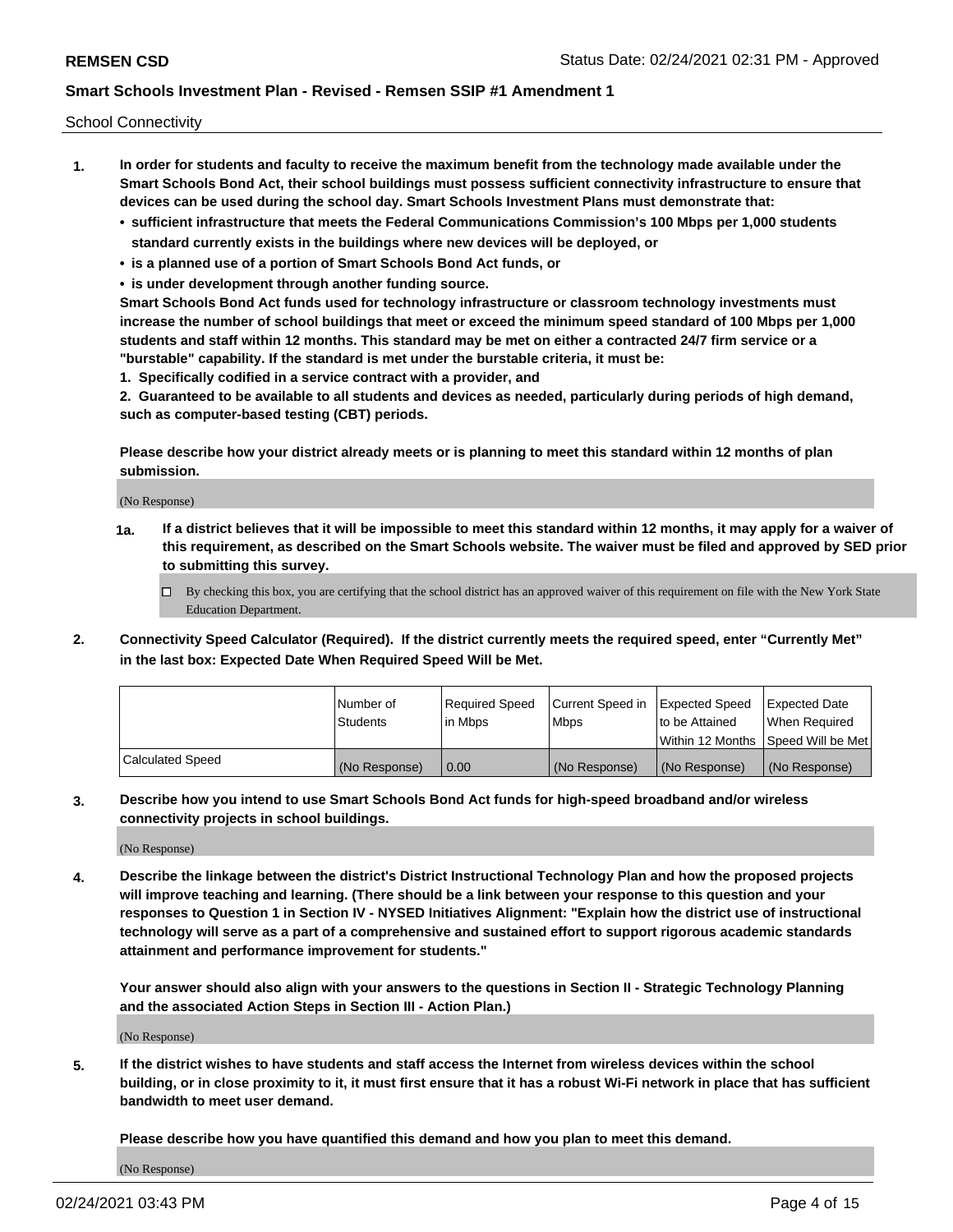School Connectivity

**6. Smart Schools plans with any expenditures in the School Connectivity category require a project number from the Office of Facilities Planning. Districts must submit an SSBA LOI and receive project numbers prior to submitting the SSIP. As indicated on the LOI, some projects may be eligible for a streamlined review and will not require a building permit.**

**Please indicate on a separate row each project number given to you by the Office of Facilities Planning.**

| Project Number |  |
|----------------|--|
| (No Response)  |  |

**7. Certain high-tech security and connectivity infrastructure projects may be eligible for an expedited review process as determined by the Office of Facilities Planning.**

### **Was your project deemed eligible for streamlined review?**

(No Response)

### **8. Include the name and license number of the architect or engineer of record.**

| Name          | License Number |
|---------------|----------------|
| (No Response) | (No Response)  |

#### **9. Public Expenditures – Loanable (Counts toward the nonpublic loan calculation)**

| Select the allowable expenditure type.<br>Repeat to add another item under each type. | <b>PUBLIC</b> Items to be<br>l Purchased | Quantity         | l Cost Per Item  | <b>Total Cost</b> |
|---------------------------------------------------------------------------------------|------------------------------------------|------------------|------------------|-------------------|
| (No Response)                                                                         | (No Response)                            | (No<br>Response) | (No<br>Response) | 0.00              |
|                                                                                       |                                          | 0                | 0.00             |                   |

### **10. Public Expenditures – Non-Loanable (Does not count toward nonpublic loan calculation)**

| Select the allowable expenditure<br>type.<br>Repeat to add another item under<br>each type. | <b>PUBLIC</b> Items to be purchased | Quantity      | Cost per Item | <b>Total Cost</b> |
|---------------------------------------------------------------------------------------------|-------------------------------------|---------------|---------------|-------------------|
| (No Response)                                                                               | (No Response)                       | (No Response) | (No Response) | 0.00              |
|                                                                                             |                                     |               | 0.00          |                   |

#### **11. Final 2014-15 BEDS Enrollment to calculate Nonpublic Sharing Requirement (no changes allowed.)**

|            | Public Enrollment | Nonpublic Enrollment | 'Total Enrollment | l Nonpublic Percentage |
|------------|-------------------|----------------------|-------------------|------------------------|
| Enrollment | 412               |                      | 412.00            | 0.00                   |

### **12. Total Public Budget - Loanable (Counts toward the nonpublic loan calculation)**

|                                                      | Public Allocations | <b>Estimated Nonpublic Loan</b><br>Amount | Estimated Total Sub-Allocations |
|------------------------------------------------------|--------------------|-------------------------------------------|---------------------------------|
| Network/Access Costs                                 | (No Response)      | 0.00                                      | 0.00                            |
| School Internal Connections and<br><b>Components</b> | (No Response)      | 0.00                                      | 0.00                            |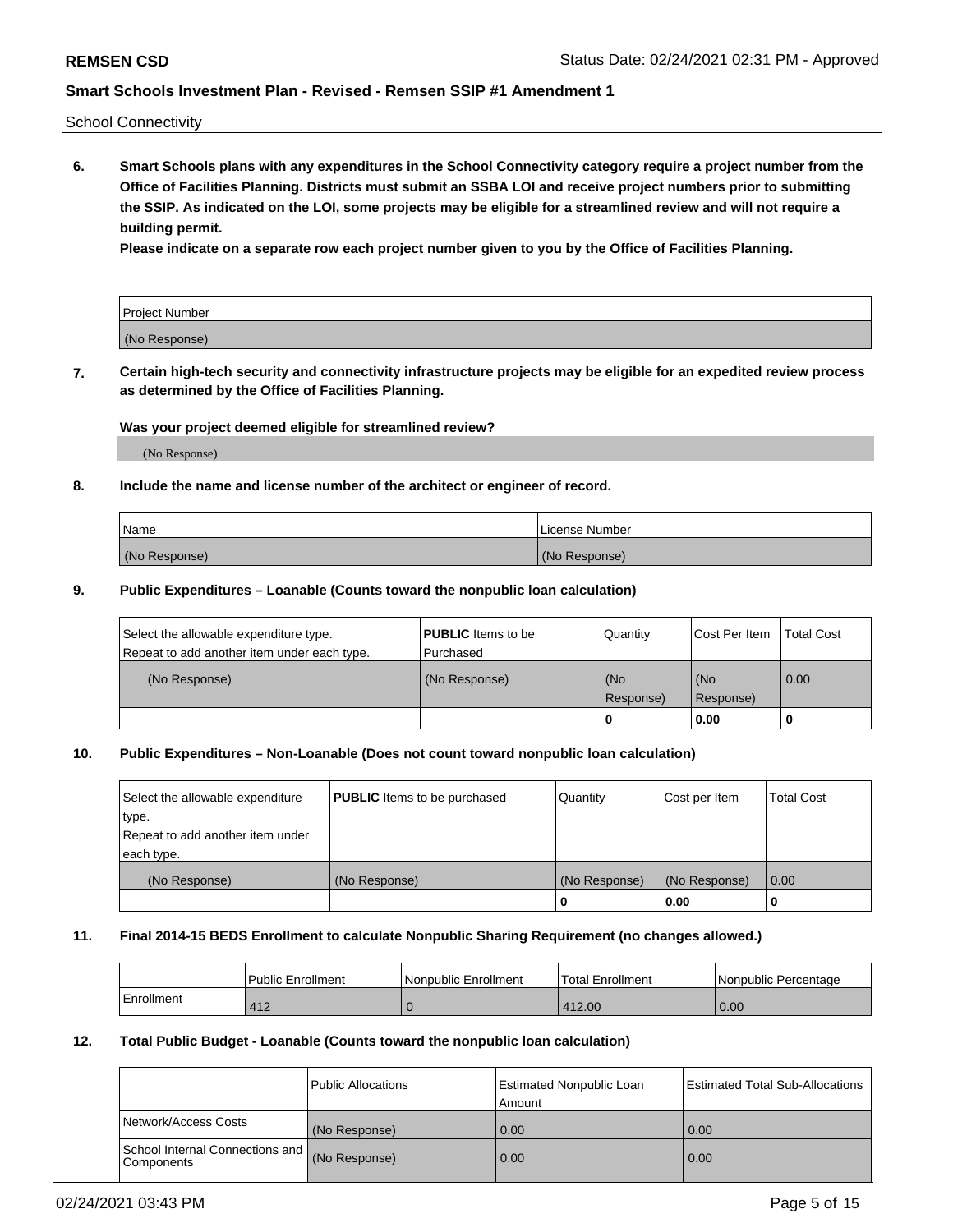School Connectivity

|                | Public Allocations | <b>Estimated Nonpublic Loan</b><br>l Amount | <b>Estimated Total Sub-Allocations</b> |
|----------------|--------------------|---------------------------------------------|----------------------------------------|
| l Other        | (No Response)      | 0.00                                        | 0.00                                   |
| <b>Totals:</b> | 0.00               | 0                                           |                                        |

## **13. Total Public Budget – Non-Loanable (Does not count toward the nonpublic loan calculation)**

|                                                   | Sub-<br>Allocation |
|---------------------------------------------------|--------------------|
| Network/Access Costs                              | (No Response)      |
| <b>Outside Plant Costs</b>                        | (No Response)      |
| <b>School Internal Connections and Components</b> | (No Response)      |
| Professional Services                             | (No Response)      |
| Testing                                           | (No Response)      |
| <b>Other Upfront Costs</b>                        | (No Response)      |
| <b>Other Costs</b>                                | (No Response)      |
| <b>Totals:</b>                                    | 0.00               |

## **14. School Connectivity Totals**

|                          | Total Sub-Allocations |
|--------------------------|-----------------------|
| Total Loanable Items     | 0.00                  |
| Total Non-Ioanable Items | 0.00                  |
| Totals:                  | 0                     |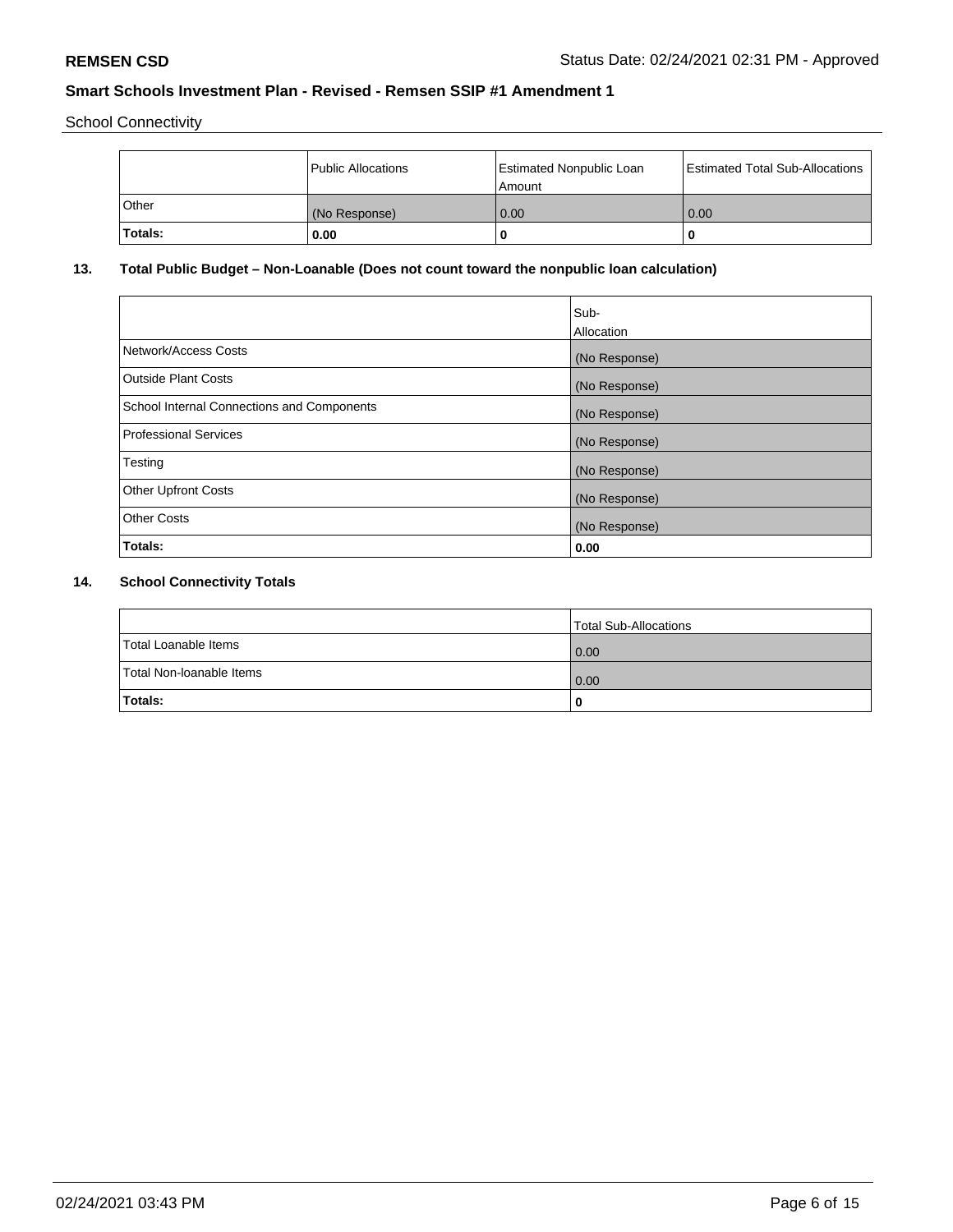Community Connectivity (Broadband and Wireless)

**1. Describe how you intend to use Smart Schools Bond Act funds for high-speed broadband and/or wireless connectivity projects in the community.**

(No Response)

**2. Please describe how the proposed project(s) will promote student achievement and increase student and/or staff access to the Internet in a manner that enhances student learning and/or instruction outside of the school day and/or school building.**

(No Response)

**3. Community connectivity projects must comply with all the necessary local building codes and regulations (building and related permits are not required prior to plan submission).**

 $\Box$  I certify that we will comply with all the necessary local building codes and regulations.

**4. Please describe the physical location of the proposed investment.**

(No Response)

**5. Please provide the initial list of partners participating in the Community Connectivity Broadband Project, along with their Federal Tax Identification (Employer Identification) number.**

| <b>Project Partners</b> | l Federal ID # |
|-------------------------|----------------|
| (No Response)           | (No Response)  |

**6. Please detail the type, quantity, per unit cost and total cost of the eligible items under each sub-category.**

| Select the allowable expenditure | Item to be purchased | Quantity      | Cost per Item | <b>Total Cost</b> |
|----------------------------------|----------------------|---------------|---------------|-------------------|
| type.                            |                      |               |               |                   |
| Repeat to add another item under |                      |               |               |                   |
| each type.                       |                      |               |               |                   |
| (No Response)                    | (No Response)        | (No Response) | (No Response) | 0.00              |
|                                  |                      | o             | 0.00          |                   |

**7. If you are submitting an allocation for Community Connectivity, complete this table.**

**Note that the calculated Total at the bottom of the table must equal the Total allocation for this category that you entered in the SSIP Overview overall budget.**

|                                    | Sub-Allocation |
|------------------------------------|----------------|
| Network/Access Costs               | (No Response)  |
| Outside Plant Costs                | (No Response)  |
| <b>Tower Costs</b>                 | (No Response)  |
| <b>Customer Premises Equipment</b> | (No Response)  |
| <b>Professional Services</b>       | (No Response)  |
| Testing                            | (No Response)  |
| <b>Other Upfront Costs</b>         | (No Response)  |
| <b>Other Costs</b>                 | (No Response)  |
| Totals:                            | 0.00           |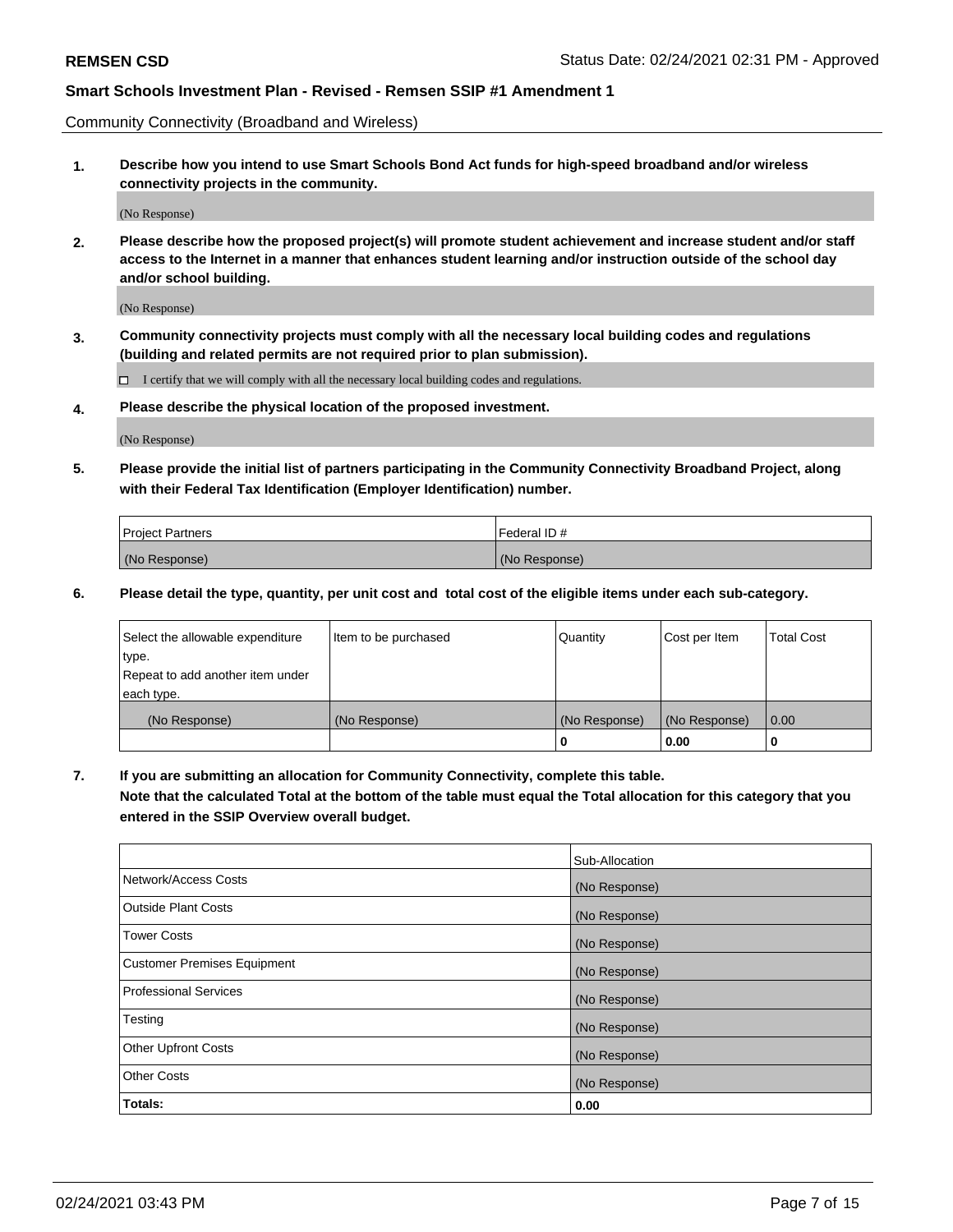### Classroom Learning Technology

**1. In order for students and faculty to receive the maximum benefit from the technology made available under the Smart Schools Bond Act, their school buildings must possess sufficient connectivity infrastructure to ensure that devices can be used during the school day. Smart Schools Investment Plans must demonstrate that sufficient infrastructure that meets the Federal Communications Commission's 100 Mbps per 1,000 students standard currently exists in the buildings where new devices will be deployed, or is a planned use of a portion of Smart Schools Bond Act funds, or is under development through another funding source. Smart Schools Bond Act funds used for technology infrastructure or classroom technology investments must increase the number of school buildings that meet or exceed the minimum speed standard of 100 Mbps per 1,000 students and staff within 12 months. This standard may be met on either a contracted 24/7 firm service or a "burstable" capability. If the standard is met under the burstable criteria, it must be:**

**1. Specifically codified in a service contract with a provider, and**

**2. Guaranteed to be available to all students and devices as needed, particularly during periods of high demand, such as computer-based testing (CBT) periods.**

**Please describe how your district already meets or is planning to meet this standard within 12 months of plan submission.**

Remsen Central School subscribes for broadband services through the Mohawk Regional Information Center. The district currently exceeds this standard.

- **1a. If a district believes that it will be impossible to meet this standard within 12 months, it may apply for a waiver of this requirement, as described on the Smart Schools website. The waiver must be filed and approved by SED prior to submitting this survey.**
	- By checking this box, you are certifying that the school district has an approved waiver of this requirement on file with the New York State Education Department.
- **2. Connectivity Speed Calculator (Required). If the district currently meets the required speed, enter "Currently Met" in the last box: Expected Date When Required Speed Will be Met.**

|                         | INumber of<br>Students | Required Speed<br>l in Mbps | Current Speed in<br>l Mbps | <b>Expected Speed</b><br>Ito be Attained | Expected Date<br>When Required<br>Within 12 Months Speed Will be Met |
|-------------------------|------------------------|-----------------------------|----------------------------|------------------------------------------|----------------------------------------------------------------------|
| <b>Calculated Speed</b> | 443                    | 44.30                       | 1000                       | 1000                                     | <b>Currently Met</b>                                                 |

**3. If the district wishes to have students and staff access the Internet from wireless devices within the school building, or in close proximity to it, it must first ensure that it has a robust Wi-Fi network in place that has sufficient bandwidth to meet user demand.**

**Please describe how you have quantified this demand and how you plan to meet this demand.**

Remsen Central School consulted with Oneida Herkimer Madison BOCES Technology Services. Working with the planning specialists, the district identified the optimum configuration for wireless services in their buildings. The district then used Federal Erate funds to supplement BOCES purchases to complete the implementation. The district reviews the building requirements annually with the planning staff and the instructional staff to continue to support the instructional plan.

**4. All New York State public school districts are required to complete and submit an Instructional Technology Plan survey to the New York State Education Department in compliance with Section 753 of the Education Law and per Part 100.12 of the Commissioner's Regulations.**

**Districts that include educational technology purchases as part of their Smart Schools Investment Plan must have a submitted and approved Instructional Technology Plan survey on file with the New York State Education Department.**

By checking this box, you are certifying that the school district has an approved Instructional Technology Plan survey on file with the New York State Education Department.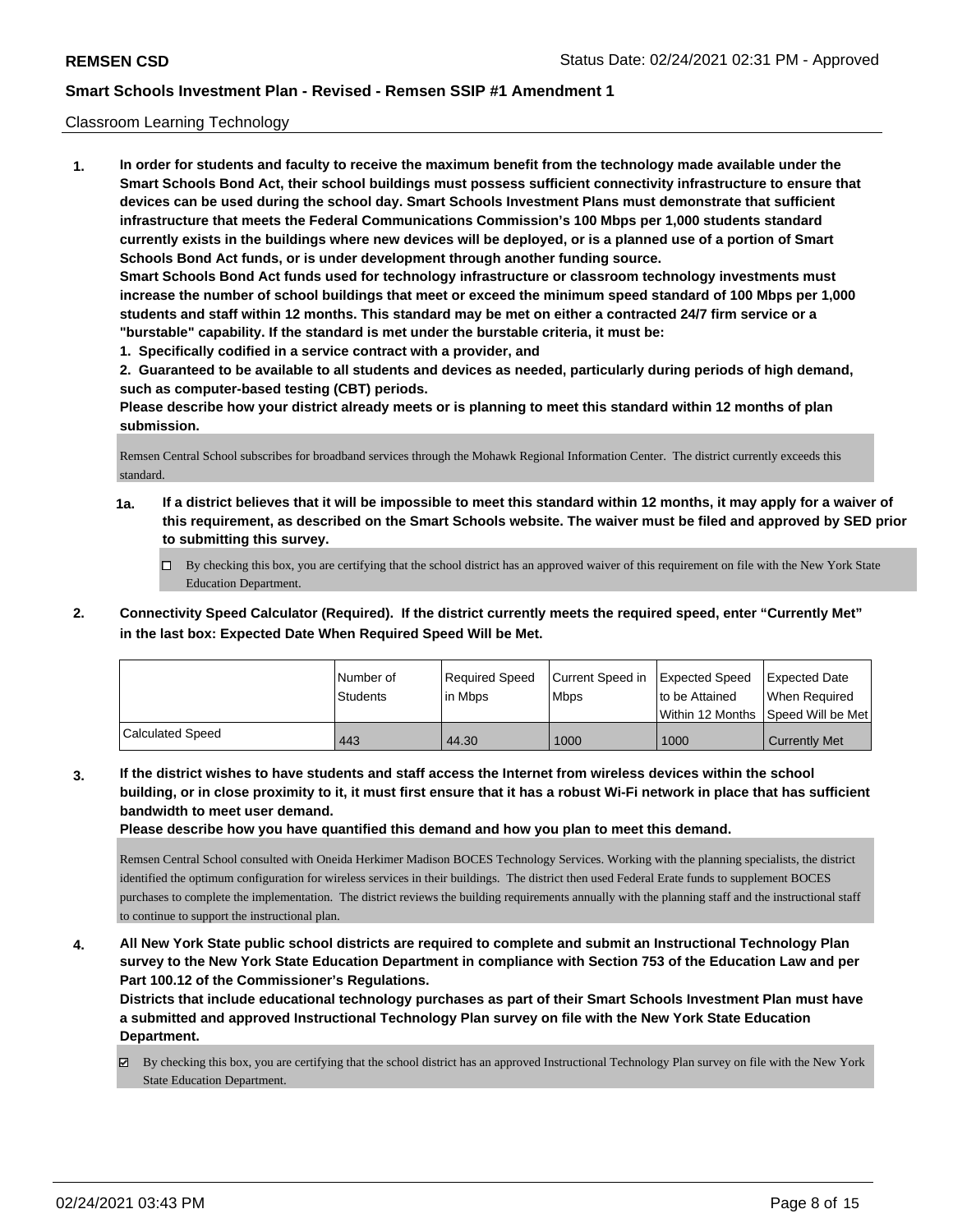### Classroom Learning Technology

**5. Describe the devices you intend to purchase and their compatibility with existing or planned platforms or systems. Specifically address the adequacy of each facility's electrical, HVAC and other infrastructure necessary to install and support the operation of the planned technology.**

In an effort to provide students with access to learning via technology, Remsen Central School proposes to purchase chromebooks. These devices use a standard 110 plug to charge the batteries. There is no impact on the facilities, the HVAC system and the infrastructure of the buildings in the district.

- **6. Describe how the proposed technology purchases will:**
	- **> enhance differentiated instruction;**
	- **> expand student learning inside and outside the classroom;**
	- **> benefit students with disabilities and English language learners; and**
	- **> contribute to the reduction of other learning gaps that have been identified within the district.**

**The expectation is that districts will place a priority on addressing the needs of students who struggle to succeed in a rigorous curriculum. Responses in this section should specifically address this concern and align with the district's Instructional Technology Plan (in particular Question 2 of E. Curriculum and Instruction: "Does the district's instructional technology plan address the needs of students with disabilities to ensure equitable access to instruction, materials and assessments?" and Question 3 of the same section: "Does the district's instructional technology plan address the provision of assistive technology specifically for students with disabilities to ensure access to and participation in the general curriculum?")**

**In addition, describe how the district ensures equitable access to instruction, materials and assessments and participation in the general curriculum for both SWD and English Language Learners/Multilingual Learners (ELL/MLL) students.**

This purchase will go a long way toward supporting the instructional goals of the district. The first and most important *is contribute to the reduction of other learning gaps that have been identified within the district*. At this time of the Corona Pandemic, there are numerous students who don't have access to technology at their homes. These devices will allow the students to access instruction from remote locations. They can participate in Google Hangouts with their teachers. They can peer review their documents, and they can dialogue with the staff from their homes or other remote **locations** 

Additionally, students can use these devices to differentiate instruction. Students who need more time on tasks can have that instead of being limited by the lack of resources. Students who need one-to-one access can request that. Students will be able to access non-traditional resources via the internet when they need the resource and even translate from native language to English or from English to native language. At home, at school, even in the parking lot of a McDonalds if they have internet service.

Students can learn in the style of Aristotle rather than wait until they can all gather for 45 minutes.

### **7. Where appropriate, describe how the proposed technology purchases will enhance ongoing communication with parents and other stakeholders and help the district facilitate technology-based regional partnerships, including distance learning and other efforts.**

In this time of remote learning, these devices being assigned to students will be critical for parent and stakeholder communication with school staff. These devices will have microphones and cameras for video conferencing. Parents will be able to conference directly with their students teachers or support staff. They can consult about their student instruction and additional support they might require.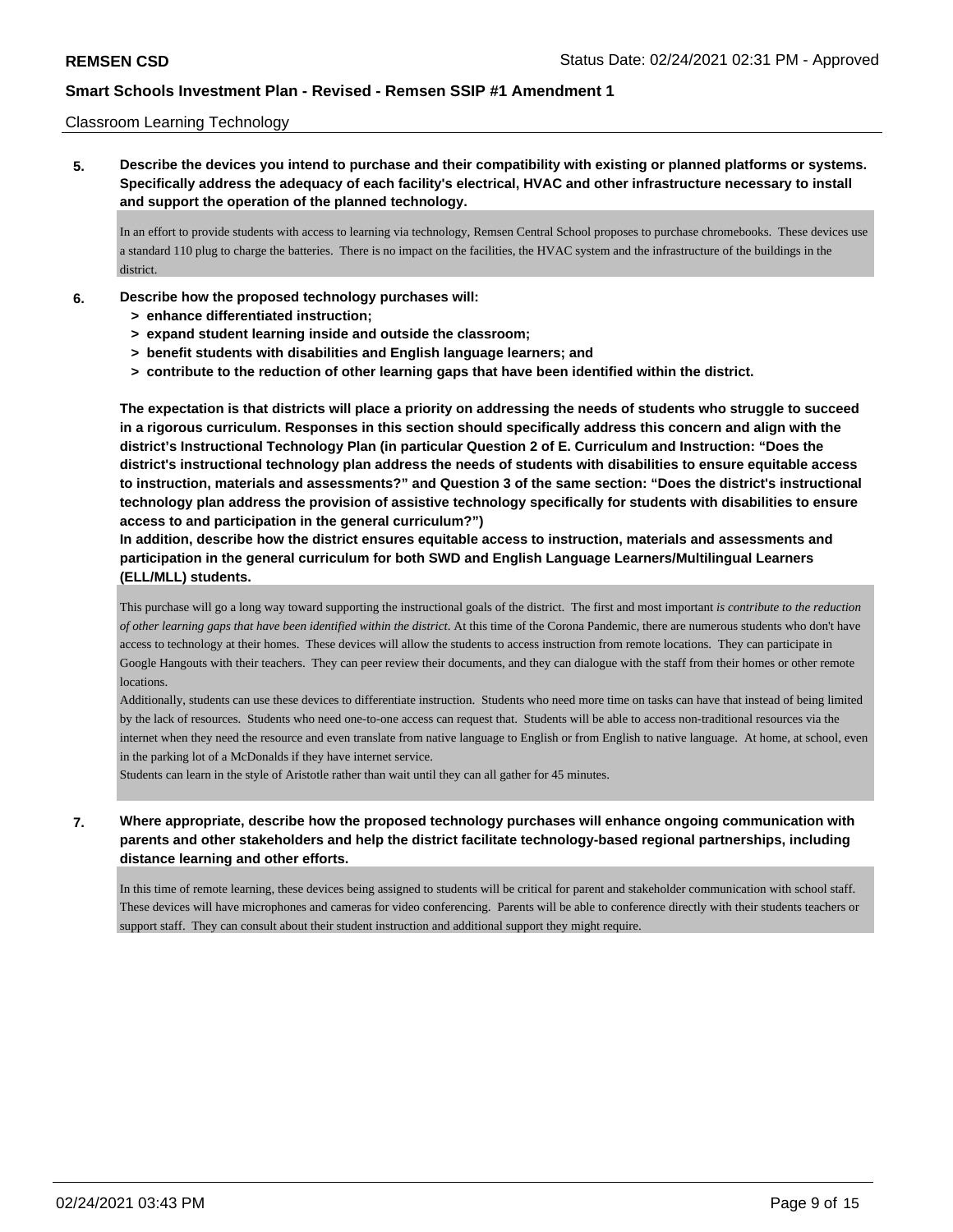#### Classroom Learning Technology

**8. Describe the district's plan to provide professional development to ensure that administrators, teachers and staff can employ the technology purchased to enhance instruction successfully.**

**Note: This response should be aligned and expanded upon in accordance with your district's response to Question 1 of F. Professional Development of your Instructional Technology Plan: "Please provide a summary of professional development offered to teachers and staff, for the time period covered by this plan, to support technology to enhance teaching and learning. Please include topics, audience and method of delivery within your summary."**

Remsen currently has a limited one-to-one project. To participate in this pilot program, the teachers had to commit to many hours of professional development in the use of Chrome Books and Google Chrome in their classrooms. Included in this training is specific training on the Google Apps including Docs, Sheets, and Slides.

A new addition is for Google Hang Outs. This app allows the students and the instructors to video conference via Google with their peers and the instructors as needed.

Finally, the teachers are trained on Google Classroom. This allows teachers to manage the classroom devices, share content from and to the devices and facilitate peer reviews of individual work. Provided on both a local and regional level through Oneida Herkimer Madison BOCES, This professional development will continue to be an integral and required component at Waterville. In addition, the teachers who are in the pilot will serve as "turn key" trainers for the next generation of one-to-one teachers as well as "go to" resources

- **9. Districts must contact one of the SUNY/CUNY teacher preparation programs listed on the document on the left side of the page that supplies the largest number of the district's new teachers to request advice on innovative uses and best practices at the intersection of pedagogy and educational technology.**
	- By checking this box, you certify that you have contacted the SUNY/CUNY teacher preparation program that supplies the largest number of your new teachers to request advice on these issues.

#### **9a. Please enter the name of the SUNY or CUNY Institution that you contacted.**

SUNY Oswego

**9b. Enter the primary Institution phone number.**

#### 315-312-2102

**9c. Enter the name of the contact person with whom you consulted and/or will be collaborating with on innovative uses of technology and best practices.**

#### Dr. Pamela Michel

- **10. To ensure the sustainability of technology purchases made with Smart Schools funds, districts must demonstrate a long-term plan to maintain and replace technology purchases supported by Smart Schools Bond Act funds. This sustainability plan shall demonstrate a district's capacity to support recurring costs of use that are ineligible for Smart Schools Bond Act funding such as device maintenance, technical support, Internet and wireless fees, maintenance of hotspots, staff professional development, building maintenance and the replacement of incidental items. Further, such a sustainability plan shall include a long-term plan for the replacement of purchased devices and equipment at the end of their useful life with other funding sources.**
	- $\boxtimes$  By checking this box, you certify that the district has a sustainability plan as described above.
- **11. Districts must ensure that devices purchased with Smart Schools Bond funds will be distributed, prepared for use, maintained and supported appropriately. Districts must maintain detailed device inventories in accordance with generally accepted accounting principles.**

By checking this box, you certify that the district has a distribution and inventory management plan and system in place.

**12. Please detail the type, quantity, per unit cost and total cost of the eligible items under each sub-category.**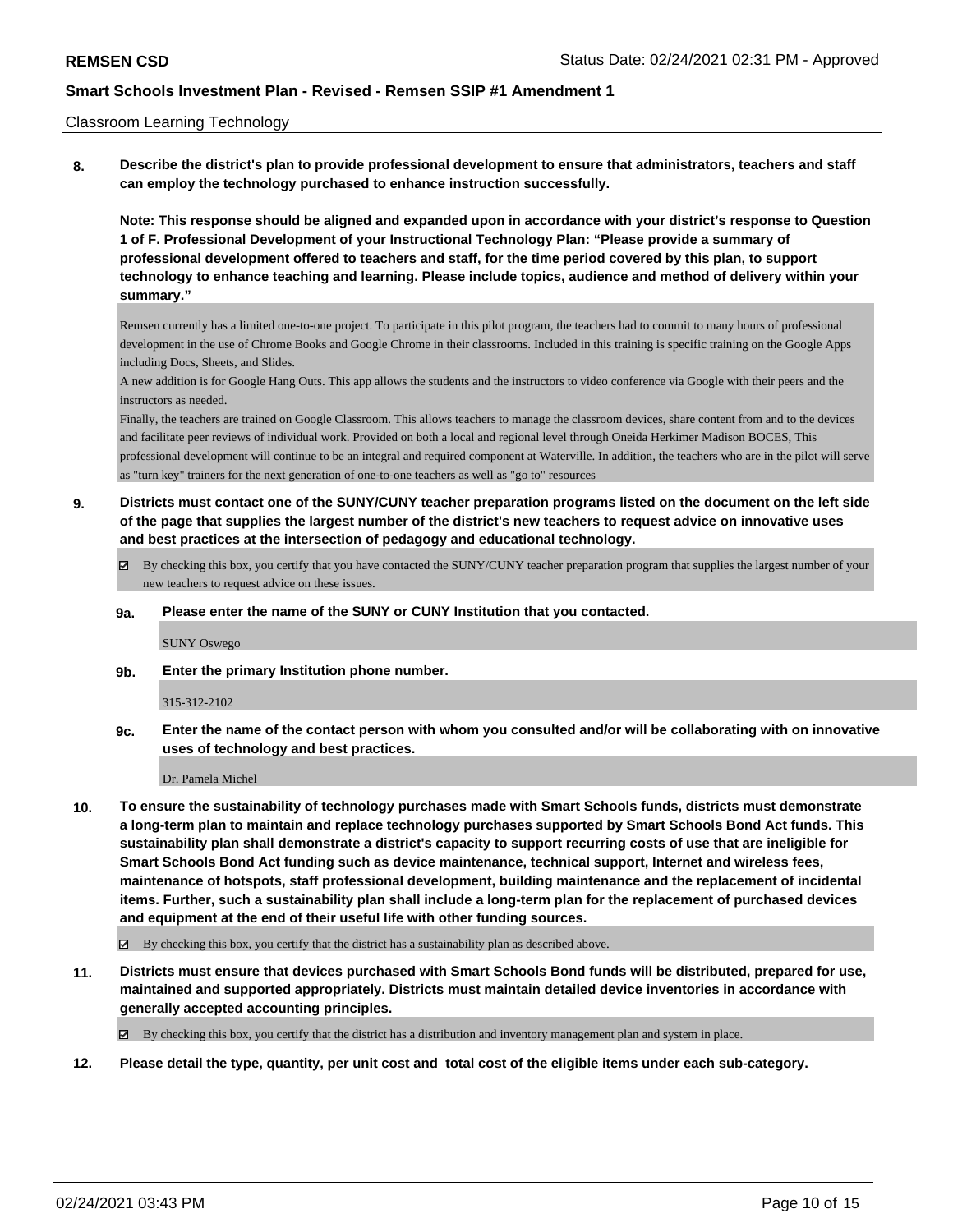Classroom Learning Technology

| Select the allowable expenditure | Item to be Purchased        | Quantity | Cost per Item | <b>Total Cost</b> |
|----------------------------------|-----------------------------|----------|---------------|-------------------|
| type.                            |                             |          |               |                   |
| Repeat to add another item under |                             |          |               |                   |
| each type.                       |                             |          |               |                   |
| <b>Laptop Computers</b>          | Dell Chromebook 3100        | 95       | 278.00        | 26,410.00         |
| <b>Other Costs</b>               | Chrome mgmt Console license | 94       | 26.00         | 2,444.00          |
|                                  |                             | 189      | 304.00        | 28,854            |

## **13. Final 2014-15 BEDS Enrollment to calculate Nonpublic Sharing Requirement (no changes allowed.)**

|            | <b>Public Enrollment</b> | Nonpublic Enrollment | l Total Enrollment | l Nonpublic<br>Percentage |
|------------|--------------------------|----------------------|--------------------|---------------------------|
| Enrollment | 412                      |                      | 412.00             | 0.00                      |

## **14. If you are submitting an allocation for Classroom Learning Technology complete this table.**

|                          | Public School Sub-Allocation | <b>Estimated Nonpublic Loan</b><br>Amount<br>(Based on Percentage Above) | <b>Estimated Total Public and</b><br>Nonpublic Sub-Allocation |
|--------------------------|------------------------------|--------------------------------------------------------------------------|---------------------------------------------------------------|
| Interactive Whiteboards  | 0.00                         | 0.00                                                                     | 0.00                                                          |
| <b>Computer Servers</b>  | 0.00                         | 0.00                                                                     | 0.00                                                          |
| <b>Desktop Computers</b> | 0.00                         | 0.00                                                                     | 0.00                                                          |
| <b>Laptop Computers</b>  | 26,410.00                    | 0.00                                                                     | 26,410.00                                                     |
| <b>Tablet Computers</b>  | 0.00                         | 0.00                                                                     | 0.00                                                          |
| <b>Other Costs</b>       | 2,444.00                     | 0.00                                                                     | 2,444.00                                                      |
| Totals:                  | 28,854.00                    | 0                                                                        | 28,854                                                        |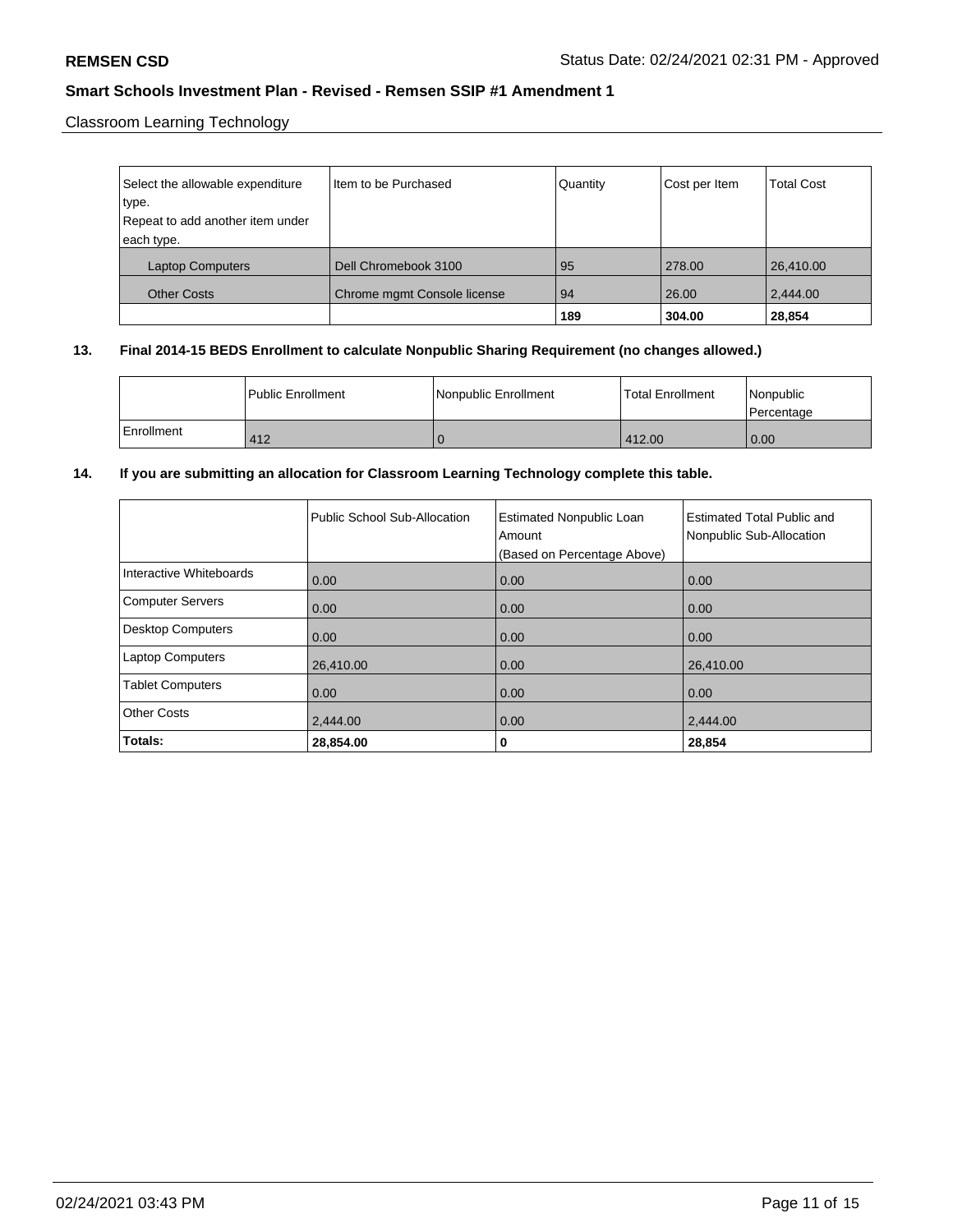#### Pre-Kindergarten Classrooms

**1. Provide information regarding how and where the district is currently serving pre-kindergarten students and justify the need for additional space with enrollment projections over 3 years.**

(No Response)

- **2. Describe the district's plan to construct, enhance or modernize education facilities to accommodate prekindergarten programs. Such plans must include:**
	- **Specific descriptions of what the district intends to do to each space;**
	- **An affirmation that new pre-kindergarten classrooms will contain a minimum of 900 square feet per classroom;**
	- **The number of classrooms involved;**
	- **The approximate construction costs per classroom; and**
	- **Confirmation that the space is district-owned or has a long-term lease that exceeds the probable useful life of the improvements.**

(No Response)

**3. Smart Schools Bond Act funds may only be used for capital construction costs. Describe the type and amount of additional funds that will be required to support ineligible ongoing costs (e.g. instruction, supplies) associated with any additional pre-kindergarten classrooms that the district plans to add.**

(No Response)

**4. All plans and specifications for the erection, repair, enlargement or remodeling of school buildings in any public school district in the State must be reviewed and approved by the Commissioner. Districts that plan capital projects using their Smart Schools Bond Act funds will undergo a Preliminary Review Process by the Office of Facilities Planning.**

**Please indicate on a separate row each project number given to you by the Office of Facilities Planning.**

| Project Number |  |
|----------------|--|
| (No Response)  |  |
|                |  |

**5. Please detail the type, quantity, per unit cost and total cost of the eligible items under each sub-category.**

| Select the allowable expenditure | Item to be purchased | Quantity      | Cost per Item | <b>Total Cost</b> |
|----------------------------------|----------------------|---------------|---------------|-------------------|
| type.                            |                      |               |               |                   |
| Repeat to add another item under |                      |               |               |                   |
| each type.                       |                      |               |               |                   |
| (No Response)                    | (No Response)        | (No Response) | (No Response) | 0.00              |
|                                  |                      | U             | 0.00          |                   |

**6. If you have made an allocation for Pre-Kindergarten Classrooms, complete this table. Note that the calculated Total at the bottom of the table must equal the Total allocation for this category that you entered in the SSIP Overview overall budget.**

|                                          | Sub-Allocation |
|------------------------------------------|----------------|
| Construct Pre-K Classrooms               | (No Response)  |
| Enhance/Modernize Educational Facilities | (No Response)  |
| <b>Other Costs</b>                       | (No Response)  |
| Totals:                                  | 0.00           |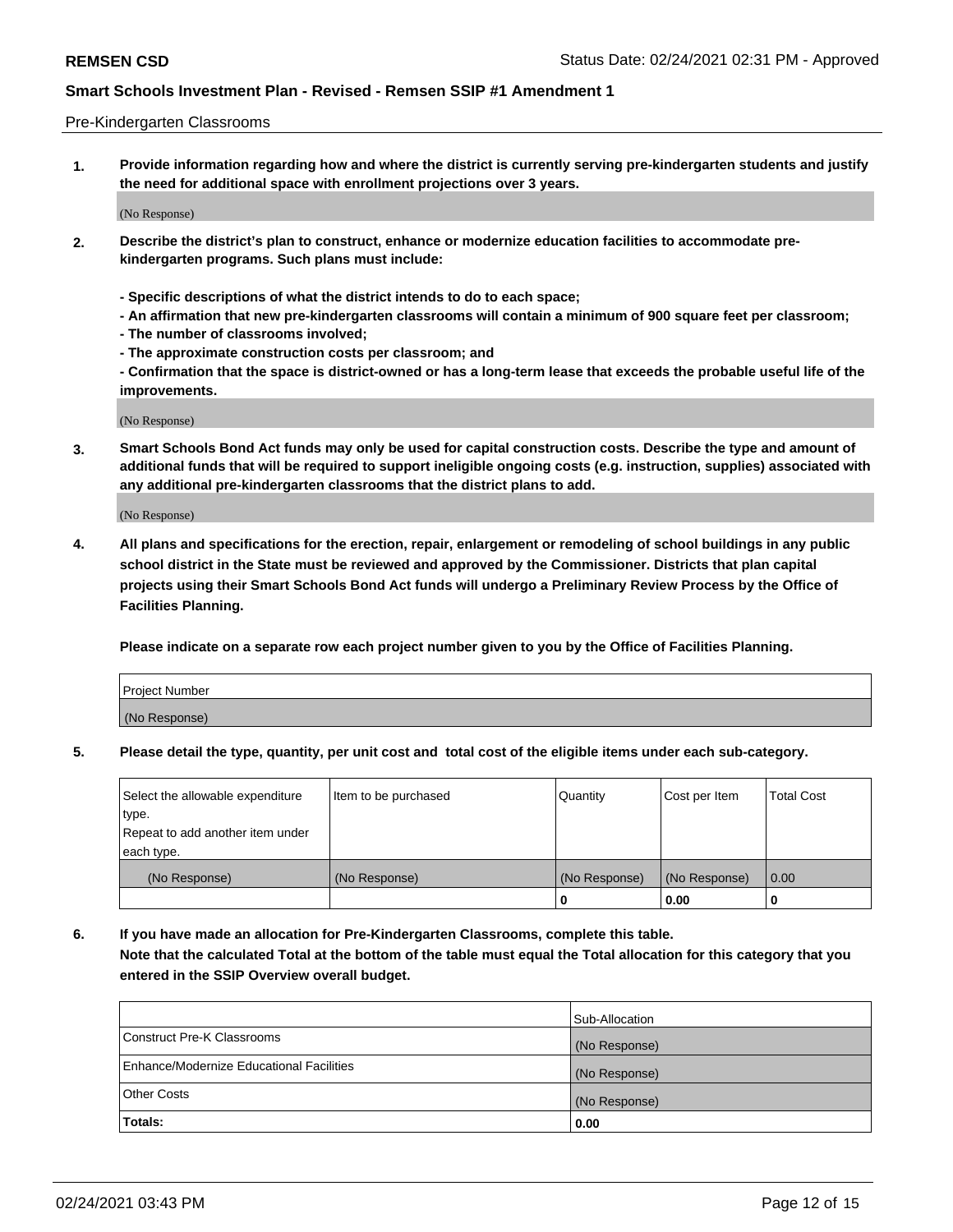Replace Transportable Classrooms

**1. Describe the district's plan to construct, enhance or modernize education facilities to provide high-quality instructional space by replacing transportable classrooms.**

(No Response)

**2. All plans and specifications for the erection, repair, enlargement or remodeling of school buildings in any public school district in the State must be reviewed and approved by the Commissioner. Districts that plan capital projects using their Smart Schools Bond Act funds will undergo a Preliminary Review Process by the Office of Facilities Planning.**

**Please indicate on a separate row each project number given to you by the Office of Facilities Planning.**

| Project Number |  |
|----------------|--|
|                |  |
|                |  |
|                |  |
| (No Response)  |  |
|                |  |
|                |  |

**3. For large projects that seek to blend Smart Schools Bond Act dollars with other funds, please note that Smart Schools Bond Act funds can be allocated on a pro rata basis depending on the number of new classrooms built that directly replace transportable classroom units.**

**If a district seeks to blend Smart Schools Bond Act dollars with other funds describe below what other funds are being used and what portion of the money will be Smart Schools Bond Act funds.**

(No Response)

**4. Please detail the type, quantity, per unit cost and total cost of the eligible items under each sub-category.**

| Select the allowable expenditure           | Item to be purchased | Quantity      | Cost per Item | <b>Total Cost</b> |
|--------------------------------------------|----------------------|---------------|---------------|-------------------|
| ∣type.<br>Repeat to add another item under |                      |               |               |                   |
| each type.                                 |                      |               |               |                   |
| (No Response)                              | (No Response)        | (No Response) | (No Response) | 0.00              |
|                                            |                      | 0             | 0.00          |                   |

**5. If you have made an allocation for Replace Transportable Classrooms, complete this table. Note that the calculated Total at the bottom of the table must equal the Total allocation for this category that you entered in the SSIP Overview overall budget.**

|                                                | Sub-Allocation |
|------------------------------------------------|----------------|
| Construct New Instructional Space              | (No Response)  |
| Enhance/Modernize Existing Instructional Space | (No Response)  |
| Other Costs                                    | (No Response)  |
| Totals:                                        | 0.00           |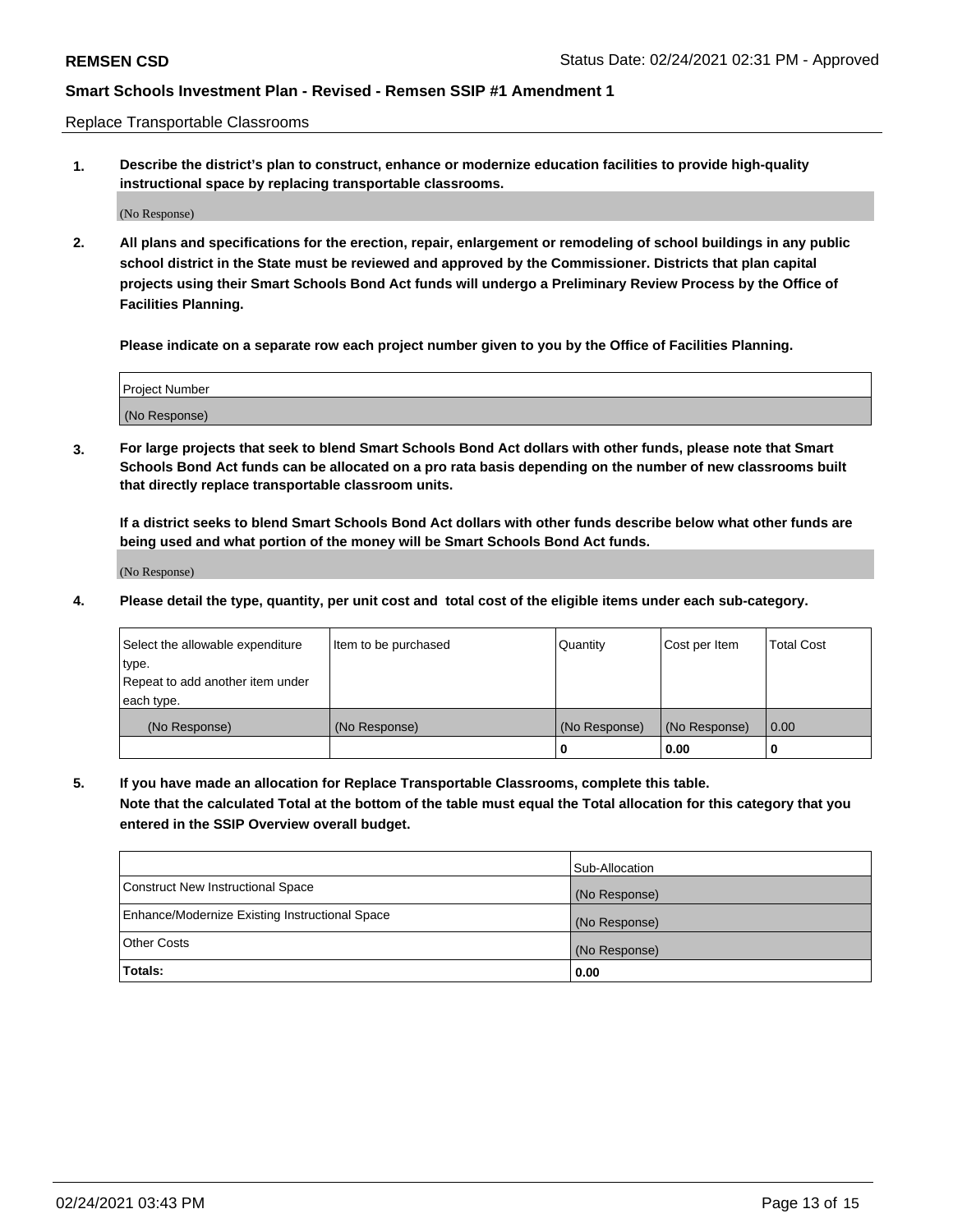#### High-Tech Security Features

## **1. Describe how you intend to use Smart Schools Bond Act funds to install high-tech security features in school buildings and on school campuses.**

Remsen Central Schools have focused their Smart Schools Application on the safety and security of their students. While door access and video security were the initial focus of this plan, the estimates proved high and the district wishes to use the funds that are now available to address this need. The district is proposing to transfer these remaining funds to the purchase of Classroom Devices. Due to the shut down, the district needs to provide chromebooks to students who are learning remotely.

**2. All plans and specifications for the erection, repair, enlargement or remodeling of school buildings in any public school district in the State must be reviewed and approved by the Commissioner. Smart Schools plans with any expenditures in the High-Tech Security category require a project number from the Office of Facilities Planning. Districts must submit an SSBA LOI and receive project numbers prior to submitting the SSIP. As indicated on the LOI, some projects may be eligible for a streamlined review and will not require a building permit. Please indicate on a separate row each project number given to you by the Office of Facilities Planning.**

| Project Number        |  |
|-----------------------|--|
| 41-17-01-04-7-999-001 |  |

#### **3. Was your project deemed eligible for streamlined Review?**

- Yes
- $\boxtimes$  No

#### **4. Include the name and license number of the architect or engineer of record.**

| Name          | License Number |
|---------------|----------------|
| Kerry Tarolli | 37554          |

**5. Please detail the type, quantity, per unit cost and total cost of the eligible items under each sub-category.**

| Select the allowable expenditure<br>type.<br>Repeat to add another item under | Item to be purchased                                           | Quantity | Cost per Item | <b>Total Cost</b> |
|-------------------------------------------------------------------------------|----------------------------------------------------------------|----------|---------------|-------------------|
| each type.                                                                    |                                                                |          |               |                   |
| <b>Electronic Security System</b>                                             | Close out of remaining funds for<br><b>Electronic Security</b> | -1       | 4,761.41      | $-4.761.41$       |
| <b>Entry Control System</b>                                                   | Close out of remaining funds for Entry<br>Control              | -1       | 6,161.25      | $-6.161.25$       |
| <b>Other Costs</b>                                                            | Close out of remaining funds for Other                         | -1       | 17,947.27     | $-17,947.27$      |
|                                                                               |                                                                | -3       | 28,869.93     | $-28,870$         |

**6. If you have made an allocation for High-Tech Security Features, complete this table.**

### **Enter each Sub-category Public Allocation based on the the expenditures listed in Table #5.**

|                                                      | Sub-Allocation |
|------------------------------------------------------|----------------|
| Capital-Intensive Security Project (Standard Review) | 0.00           |
| <b>Electronic Security System</b>                    | $-4,761.41$    |
| <b>Entry Control System</b>                          | $-6,161.25$    |
| Approved Door Hardening Project                      | 0.00           |